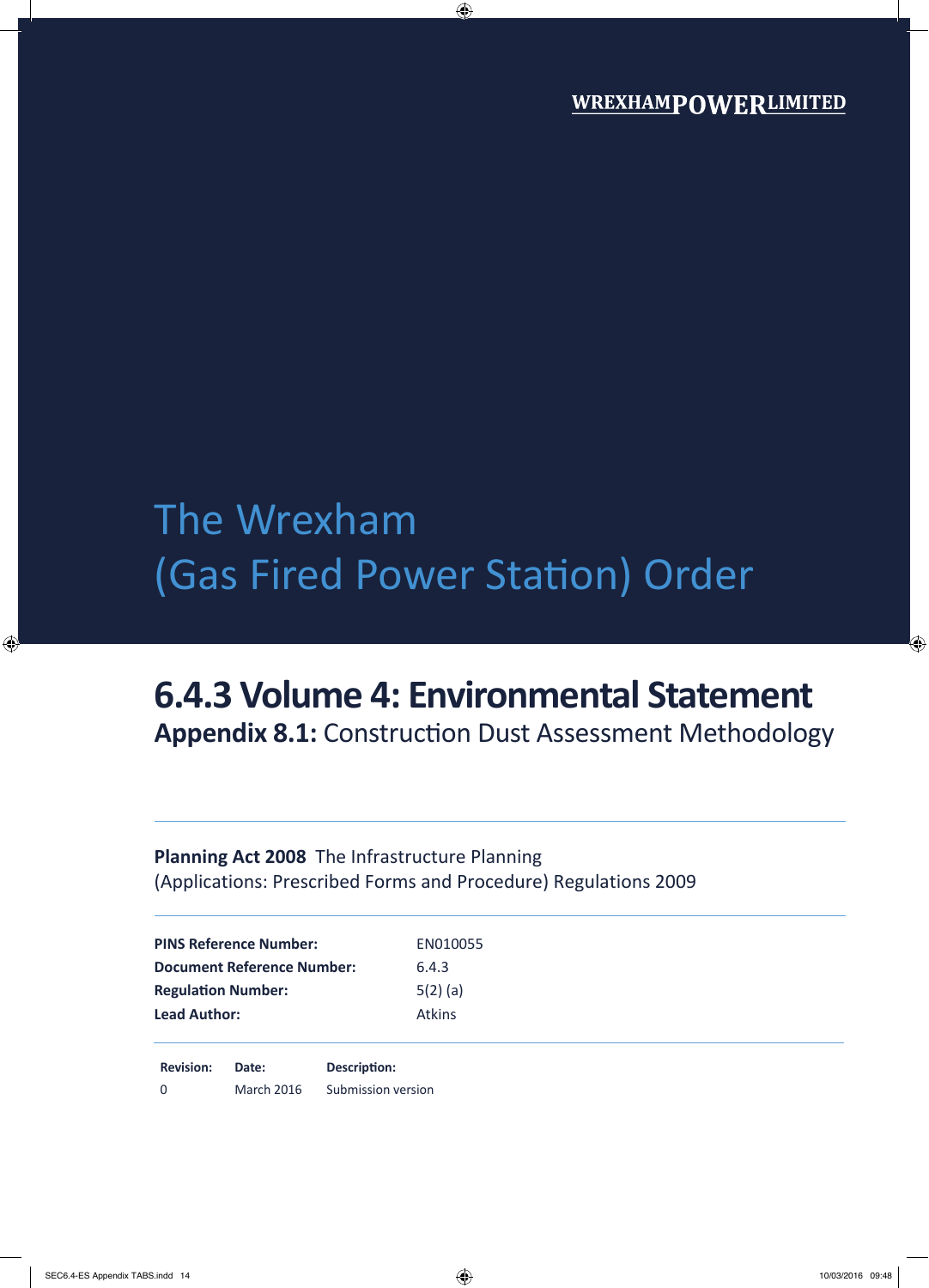### Appendix 8◆ Air Quality

#### **A8.1 CONSTRUCTION DUST ASSESSMENT METHODOLO ASSESSMENT METHODOLOGY**

#### **Supplementary information**

- 8.1.1 Assessment of construction dust effects has been undertaken in accordance with the four step process described in the IAQM Guidance (2014). The four steps to assessment are identification of receptors, risk assessment, consideration of site<br>specific mitigation measures, followed by an assessment of the significance of effects. specific mitigation measures, followed by an assessment
- 8.1.2 Summary methodology was described in the Air Quality Chapter of the main Environmental Statement ( Environmental Statement (Volume 1). Supplementary information is provided in this Appendix.
- 8.1.3 Step 2B of the construction dust assessment determines the sensitivity of the area. Table A8.1 below gives guidance on classifying the sensitivity of different types of receptor to dust soiling, health effects and ecological effects (Boxes 6, 7, and 8 of the IAQM Guidance).

| Receptor    |                           | Guidance on the sensitivity of different types of receptor |                                 |
|-------------|---------------------------|------------------------------------------------------------|---------------------------------|
| sensitivity | Sensitivity of people to  | Sensitivity of people to                                   | <b>Sensitivity of receptors</b> |
|             | dust soiling effects      | the health effects of $PM_{10}$                            | to ecological effects           |
| High        | Users can reasonably      | Locations where members                                    | Locations with an               |
|             | expect a enjoyment of     | of the public are exposed                                  | international or national       |
|             | high level of amenity;    | over a time period                                         | designation with                |
|             | The appearance,           | relevant to the air quality                                | designated features that        |
|             | aesthetics or value of    | objective for $PM_{10}$ (in the                            | may be affected by dust         |
|             | property would be         | case of the 24-hour                                        | soiling;                        |
|             | diminished by soiling;    | objectives, a relevant                                     | Locations where there is        |
|             | and the people or         | location would be one                                      | a community of a                |
|             | property would            | where individuals may be                                   | particularly dust sensitive     |
|             | reasonably be expected    | exposed for eight hours or                                 | species such as vascular        |
|             | to be present             | more in a day).                                            | species;                        |
|             | continuously, or at least | Examples include                                           | Examples include SACs for       |
|             | regularly for extended    | residential properties,                                    | acid heathlands or a local      |
|             | periods, as part of the   | hospitals, schools and                                     | site designated for             |
|             | normal use of the land.   | residential care homes.                                    | lichens, adjacent to the        |
|             | Examples include          |                                                            | demolition of a large site      |
|             | dwellings, culturally     |                                                            | containing concrete             |
|             | important sites, medium   |                                                            | (alkali) buildings              |

**Table A8.1: Definition of the sensitivity of receptors to dust**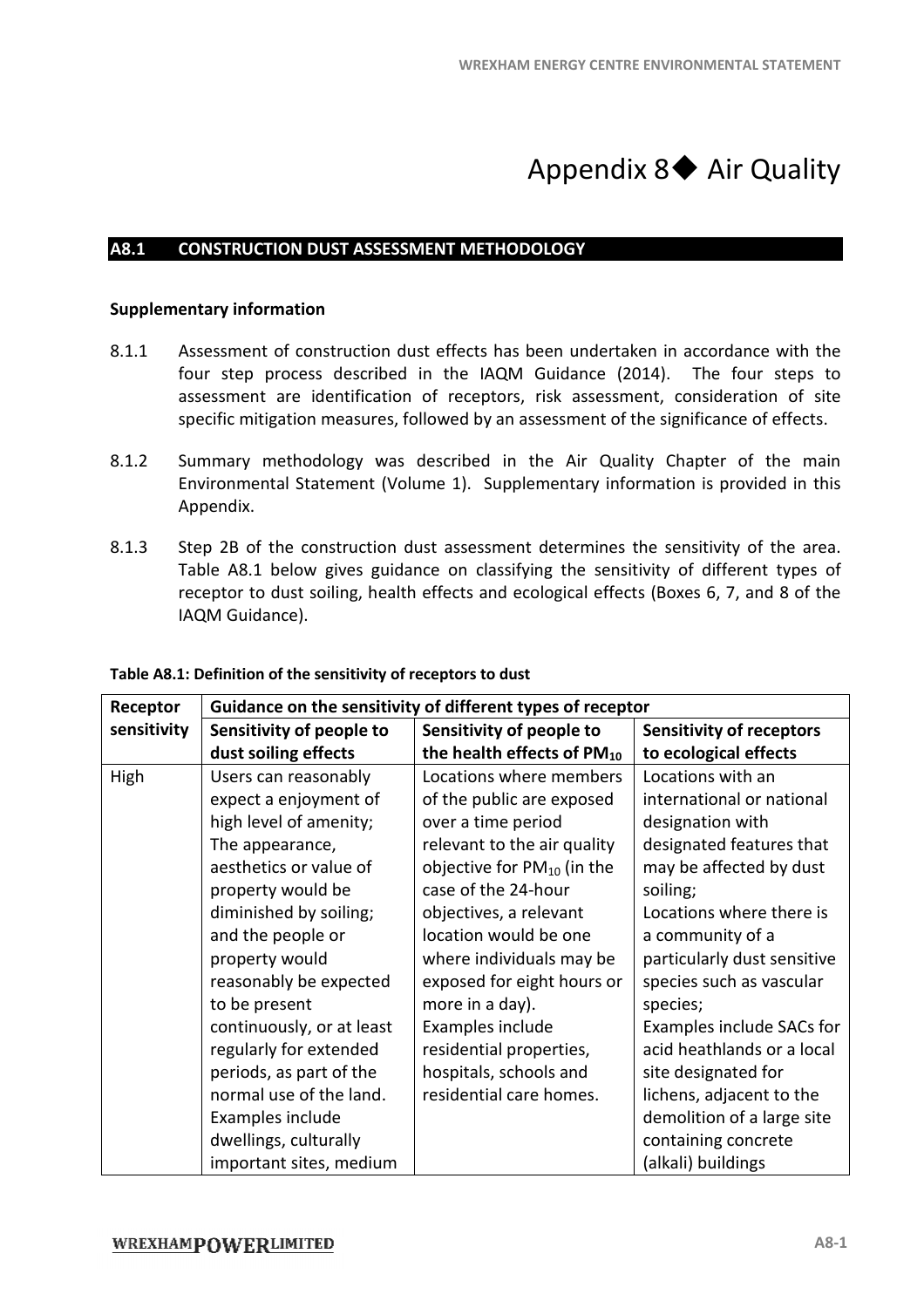| Receptor    | Guidance on the sensitivity of different types of receptor                                                                                                                                                                                                                                                                                                                                                                                                                                                                                  |                                                                                                                                                                                                                                                                                                                                                                                                                                                                           |                                                                                                                                                                                                                                                                                                                                                       |  |  |
|-------------|---------------------------------------------------------------------------------------------------------------------------------------------------------------------------------------------------------------------------------------------------------------------------------------------------------------------------------------------------------------------------------------------------------------------------------------------------------------------------------------------------------------------------------------------|---------------------------------------------------------------------------------------------------------------------------------------------------------------------------------------------------------------------------------------------------------------------------------------------------------------------------------------------------------------------------------------------------------------------------------------------------------------------------|-------------------------------------------------------------------------------------------------------------------------------------------------------------------------------------------------------------------------------------------------------------------------------------------------------------------------------------------------------|--|--|
| sensitivity | Sensitivity of people to                                                                                                                                                                                                                                                                                                                                                                                                                                                                                                                    | Sensitivity of people to                                                                                                                                                                                                                                                                                                                                                                                                                                                  | <b>Sensitivity of receptors</b>                                                                                                                                                                                                                                                                                                                       |  |  |
|             | dust soiling effects                                                                                                                                                                                                                                                                                                                                                                                                                                                                                                                        | the health effects of $PM_{10}$                                                                                                                                                                                                                                                                                                                                                                                                                                           | to ecological effects                                                                                                                                                                                                                                                                                                                                 |  |  |
|             | and long term car parks                                                                                                                                                                                                                                                                                                                                                                                                                                                                                                                     |                                                                                                                                                                                                                                                                                                                                                                                                                                                                           |                                                                                                                                                                                                                                                                                                                                                       |  |  |
|             | and car show rooms.                                                                                                                                                                                                                                                                                                                                                                                                                                                                                                                         |                                                                                                                                                                                                                                                                                                                                                                                                                                                                           |                                                                                                                                                                                                                                                                                                                                                       |  |  |
| Medium      | Users would expect to<br>enjoy a reasonable level<br>of amenity, but would<br>not reasonably expect to<br>enjoy the same level of<br>amenity as in their home;<br>The appearance,<br>aesthetics or value of<br>property could be<br>diminished by soiling;<br>The people or property<br>wouldn't be present<br>continuously or regularly<br>for extended periods as<br>part of the normal<br>pattern of use of the<br>land.<br>Examples include parks<br>and places of work.                                                                | Locations where people<br>exposed are workers, and<br>exposure over a period<br>relevant to the air quality<br>objective for $PM_{10}$ (in the<br>case of the 24-hour<br>objectives, a relevant<br>location would be one<br>where individuals may be<br>exposed for eight hours or<br>more in a day).<br>Examples include office<br>and shop workers, but not<br>workers occupationally<br>exposed to $PM_{10}$ (covered<br>by Health and Safety at<br>Work Legislation). | Locations where there is<br>a particularly important<br>plant species, where dust<br>sensitivity is uncertain or<br>unknown; or<br>Locations with a national<br>designation where the<br>features may be affected<br>by dust deposition.<br>Indicative example is a<br>Site of Special Scientific<br>Interest (SSSI) with dust<br>sensitive features. |  |  |
| Low         | The enjoyment of<br>amenity would not<br>reasonably be expected;<br>Property would not<br>reasonably be expected<br>to be diminished in<br>appearance, aesthetics or<br>value by soiling;<br>Transient exposure,<br>where the people or<br>property would<br>reasonably be expected<br>to be present only for<br>limited periods of time as<br>part of the normal<br>pattern of use of the land<br>Examples include playing<br>fields, farmland (unless<br>commercially-sensitive<br>horticultural), footpaths,<br>short term car parks and | Locations where human<br>exposure is transient.<br>Examples include<br>footpaths, playing fields,<br>parks and shopping<br>streets.                                                                                                                                                                                                                                                                                                                                       | Locations with a local<br>designation where the<br>features may be affected<br>by dust deposition.<br>Indicative example is a<br>local Nature Reserve with<br>dust sensitive features.                                                                                                                                                                |  |  |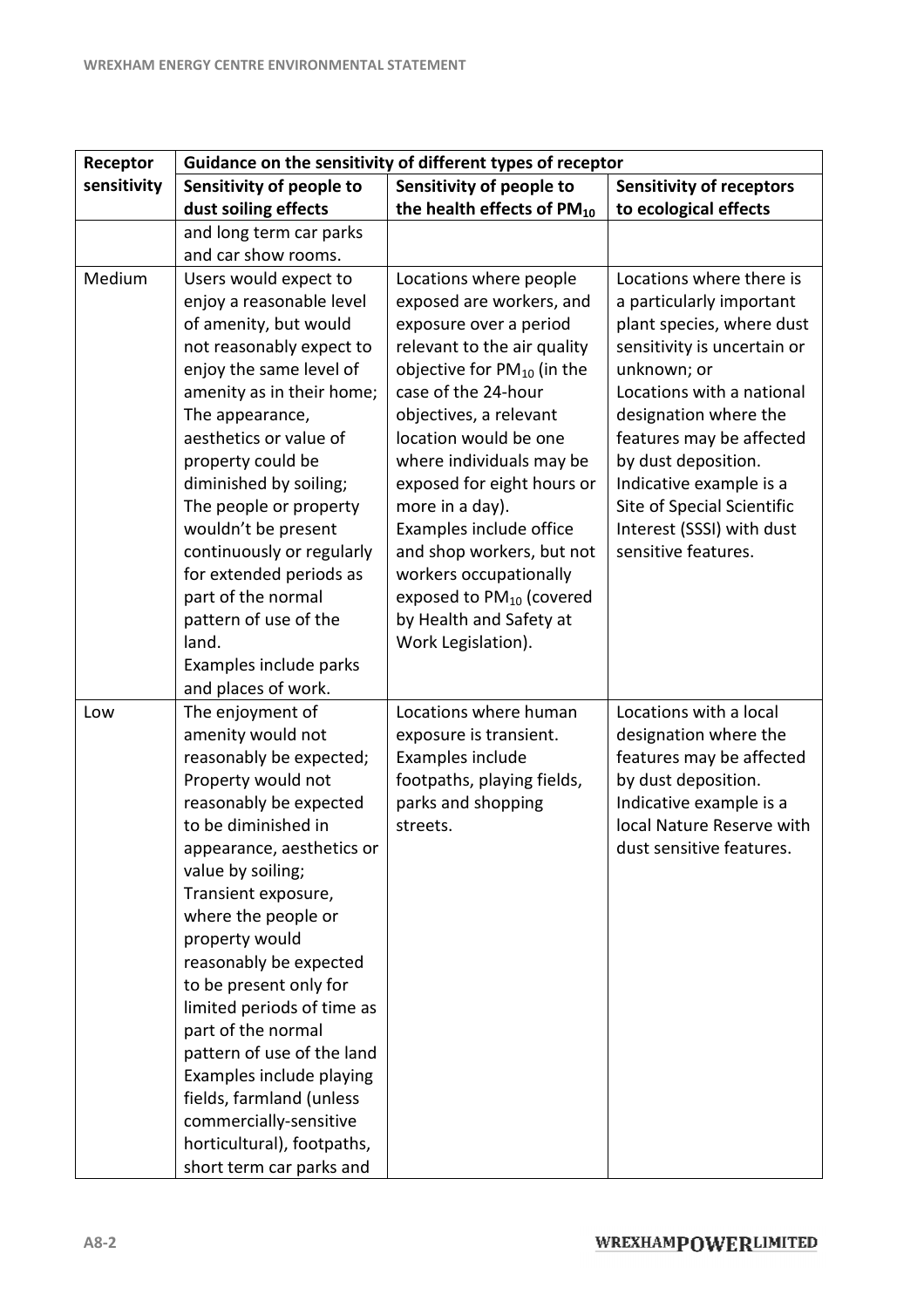| Receptor    | Guidance on the sensitivity of different types of receptor                       |                                 |                               |  |  |
|-------------|----------------------------------------------------------------------------------|---------------------------------|-------------------------------|--|--|
| sensitivity | Sensitivity of people to<br>Sensitivity of receptors<br>Sensitivity of people to |                                 |                               |  |  |
|             | dust soiling effects                                                             | the health effects of $PM_{10}$ | $\vert$ to ecological effects |  |  |
|             | roads.                                                                           |                                 |                               |  |  |

8.1.4 The receptor sensitivity defined in the construction assessment above is combined with site specific conditions (e.g. the distance from source, and in the case of human health impacts, the existing background concentrations of PM<sub>10</sub>); to determine overall health impacts, the existing background concentrations of  $PM_{10}$ ); to determine overall sensitivity of the area using the matrices presented in Tables A8.2, A (Tables 2, 3 and 4 of the IAQM Guidance) 3 Guidance). above is combined<br>the case of human<br>o determine overall<br>8.2, A8.3 and A8.4

#### **Table A8.2: Sensitivity of the area to d dust soiling effects on people and property matrix**

| Receptor    | <b>Number of</b> | Distance from the source (m) |               |               |       |
|-------------|------------------|------------------------------|---------------|---------------|-------|
| sensitivity | receptors        | $20$                         | <50           | $100$         | $350$ |
| High        | >100             | <b>High</b>                  | <b>High</b>   | <b>Medium</b> | Low   |
|             | 10-100           | <b>High</b>                  | <b>Medium</b> | Low           | Low   |
|             | $1 - 10$         | <b>Medium</b>                | Low           | Low           | Low   |
| Medium      | >1               | <b>Medium</b>                | Low           | Low           | Low   |
| Low         | >1               | Low                          | Low           | Low           | Low   |

#### **Table A8.3: Sensitivity of the area to h human health impacts**

| Receptor    | Annual mean                   | <b>Number of</b> | Distance from the source (m) |               |               |               |       |
|-------------|-------------------------------|------------------|------------------------------|---------------|---------------|---------------|-------|
| sensitivity | $PM_{10}$                     | receptors        | $20$                         | $50$          | $100$         | $200$         | $350$ |
|             | concentration                 |                  |                              |               |               |               |       |
| High        | $>32 \mu g/m^3$               | >100             | <b>High</b>                  | <b>High</b>   | <b>High</b>   | <b>Medium</b> | Low   |
|             |                               | 10-100           | <b>High</b>                  | <b>High</b>   | <b>Medium</b> | Low           | Low   |
|             |                               | $1 - 10$         | High,                        | <b>Medium</b> | Low           | Low           | Low   |
|             | 28-32 $\mu$ g/m <sup>3</sup>  | >100             | <b>High</b>                  | High          | <b>Medium</b> | Low           | Low   |
|             |                               | 10-100           | <b>High</b>                  | <b>Medium</b> | Low           | Low           | Low   |
|             |                               | $1 - 10$         | <b>High</b>                  | <b>Medium</b> | Low           | Low           | Low   |
|             | 24-28 $\mu$ g/m <sup>3</sup>  | >100             | <b>High</b>                  | <b>Medium</b> | Low           | Low           | Low   |
|             |                               | 10-100           | High.                        | <b>Medium</b> | Low           | Low           | Low   |
|             |                               | $1 - 10$         | <b>Medium</b>                | Low           | Low           | Low           | Low   |
|             | $<$ 24 $\mu$ g/m <sup>3</sup> | >100             | <b>Medium</b>                | Low           | Low           | Low           | Low   |
|             |                               | 10-100           | Low                          | Low           | Low           | Low           | Low   |
|             |                               | $1 - 10$         | Low                          | Low           | Low           | Low           | Low   |
| Medium      |                               | $>10$            | <b>High</b>                  | <b>Medium</b> | Low           | Low           | Low   |
|             |                               | $1 - 10$         | <b>Medium</b>                | Low           | Low           | Low           | Low   |
| Low         |                               | >1               | Low                          | Low           | Low           | Low           | Low   |

#### **Table A8.4: Sensitivity of the area to e ecological impacts**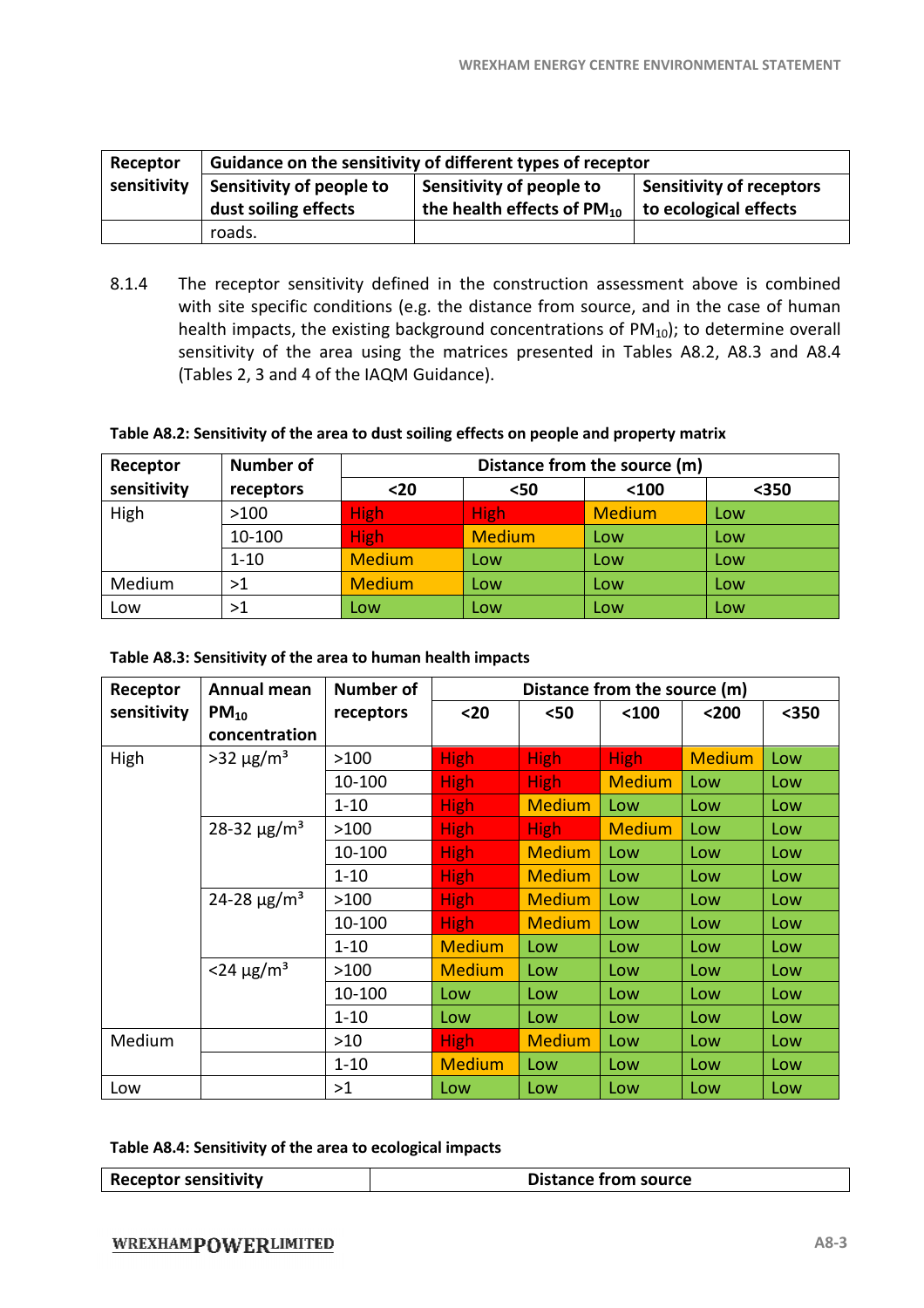|        | $<$ 20 $m$  | < 50 m        |
|--------|-------------|---------------|
| High   | <b>High</b> | <b>Medium</b> |
| Medium | Medium      | Low           |
| Low    | Low         | Low           |

8.1.5 Step 2C seeks to determine the risk of impacts in the absence of mitigation by combining the dust emission magnitude for each activity with the sensitivity of the area. The matrices for defining the risk of dust impacts for each activity are presented<br>in Tables A8.5, A8.6 A8.7 and A8.8, below. in Tables A8.5, A8.6 A8.7 and A8.8, below.

#### **Table A8.5: Risk of dust impacts - demolition emolition**

| Sensitivity of area | Dust emission magnitude         |                    |                    |  |  |
|---------------------|---------------------------------|--------------------|--------------------|--|--|
|                     | <b>Medium</b><br>Small<br>Large |                    |                    |  |  |
| High                | <b>High Risk</b>                | <b>Medium Risk</b> | <b>Medium Risk</b> |  |  |
| Medium              | <b>High Risk</b>                | <b>Medium Risk</b> | <b>Low Risk</b>    |  |  |
| Low                 | <b>Medium Risk</b>              | Low Risk           | Negligible         |  |  |

#### **Table A8.6: Risk of dust impacts - earthworks arthworks**

| Sensitivity of area | Dust emission magnitude                |                    |                 |  |  |
|---------------------|----------------------------------------|--------------------|-----------------|--|--|
|                     | <b>Medium</b><br><b>Small</b><br>Large |                    |                 |  |  |
| High                | <b>High Risk</b>                       | <b>Medium Risk</b> | <b>Low Risk</b> |  |  |
| Medium              | <b>Medium Risk</b>                     | <b>Medium Risk</b> | <b>Low Risk</b> |  |  |
| Low                 | <b>Low Risk</b>                        | <b>Low Risk</b>    | Negligible      |  |  |

#### **Table A8.7: Risk of dust impacts - construction onstruction**

| <b>Sensitivity of area</b> | Dust emission magnitude                |                    |                 |  |  |
|----------------------------|----------------------------------------|--------------------|-----------------|--|--|
|                            | <b>Small</b><br><b>Medium</b><br>Large |                    |                 |  |  |
| High                       | <b>High Risk</b>                       | <b>Medium Risk</b> | <b>Low Risk</b> |  |  |
| Medium                     | <b>Medium Risk</b>                     | <b>Medium Risk</b> | Low Risk        |  |  |
| Low                        | <b>Low Risk</b>                        | <b>Low Risk</b>    | Negligible      |  |  |

#### **Table A8.8: Risk of dust impacts - trackout rackout**

| <b>Sensitivity of area</b> | Dust emission magnitude                |                    |            |  |  |
|----------------------------|----------------------------------------|--------------------|------------|--|--|
|                            | <b>Medium</b><br><b>Small</b><br>Large |                    |            |  |  |
| High                       | <b>High Risk</b>                       | <b>Medium Risk</b> | Low Risk   |  |  |
| Medium                     | <b>Medium Risk</b>                     | <b>Low Risk</b>    | Negligible |  |  |
| Low                        | Low Risk                               | <b>Low Risk</b>    | Negligible |  |  |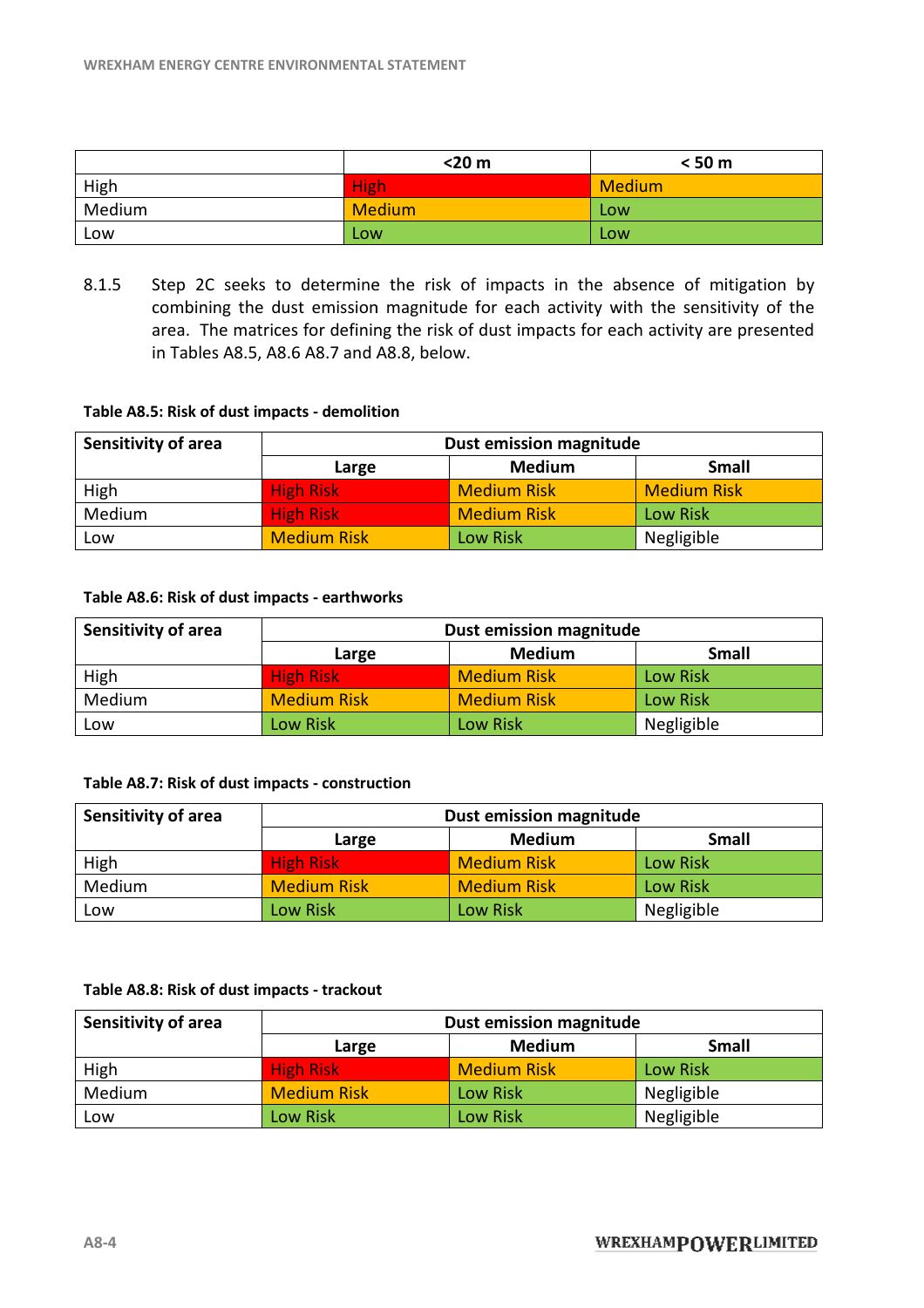- 8.1.6 In Step 3 the dust risk impacts determined in Step 2 are used to define appropriate, site specific mitigation measures for each of the potential activities if relevant to the scheme. Detailed recommendations are provided in the IAQM Dust Guidance and are discussed in Volume 1, Chapter 8 of the ES under the heading "Mitigation Measures".
- 8.1.7 Step 4 determines the significance of residual effects after site specific mitigation. It is standard best practice that construction activities would include appropriate mitigation methods at major sites and IAQM Dust Guidance considers that the residual effects will normally be 'not significant'. However, specific characteristics of the Scheme should be considered and mitigation measures should be defined in a form suitable for implementation by way of a planning agreement or CEMP. termines the significance of residual effects after site specific mitigation. It is<br>best practice that construction activities would include appropriate mitigation<br>at major sites and IAQM Dust Guidance considers that the r WREXHAM ENERGY CENTRE ENVIRONMENTAL<br>
Dacts determined in Step 2 are used to define appro<br>
ures for each of the potential activities if relev.<br>
mendations are provided in the IAQM Dust Guidan<br>
napter 8 of the ES under the h
- 8.1.8 The mitigation measures from the IAQM guidance for high, medium and low risk sites, are reproduced below. Those proposed as "highly recommended" for a medium risk site for demolition -type activities, and for a low have been highlighted in the main air quality assessment for inclusion in the CEMP.

Key:

- H highly recommended
- D desirable
- N not required.

**Mitigation for all sites: Communications** 

| <b>Mitigation measure</b>                                                                                                                                                                           | <b>Low Risk</b> | <b>Medium Risk</b> | <b>High Risk</b> |
|-----------------------------------------------------------------------------------------------------------------------------------------------------------------------------------------------------|-----------------|--------------------|------------------|
| 1. Develop and implement a stakeholder communications<br>plan that includes community engagement before work com-<br>mences on site.                                                                | N               | н                  | н                |
| 2. Display the name and contact details of person(s) account-<br>able for air quality and dust issues on the site boundary.<br>This may be the environment manager/engineer or the site<br>manager. | н               | н                  | н                |
| 3. Display the head or regional office contact information                                                                                                                                          | H               | н                  | н                |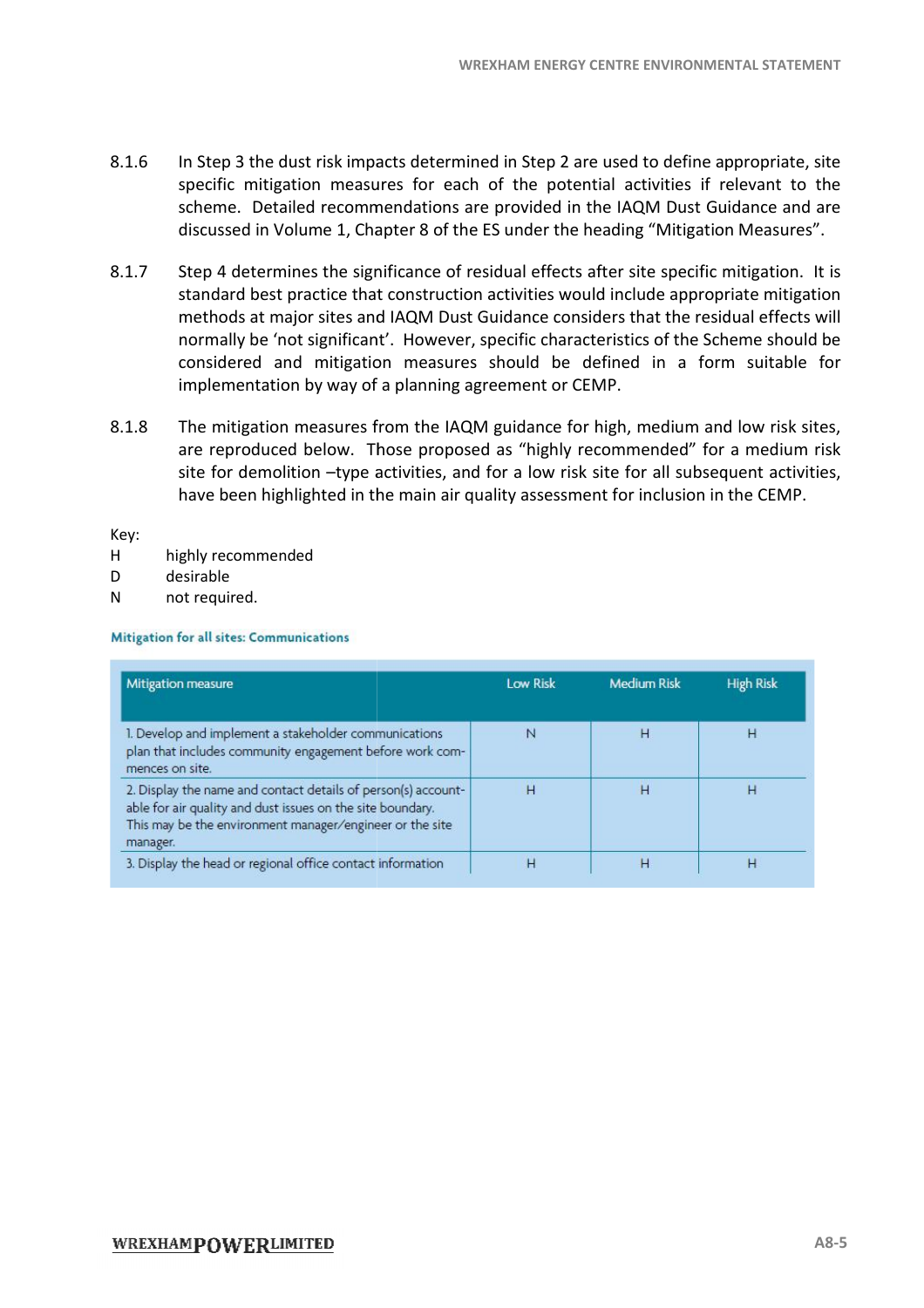#### **Mitigation for all sites: Dust Management**

| Mitigation measure                                                                                                                                                                                                                                                                                                                                                                                                                                                                                                                                                                                            | Low<br>Risk | Medium<br><b>Risk</b> | High<br><b>Risk</b> |
|---------------------------------------------------------------------------------------------------------------------------------------------------------------------------------------------------------------------------------------------------------------------------------------------------------------------------------------------------------------------------------------------------------------------------------------------------------------------------------------------------------------------------------------------------------------------------------------------------------------|-------------|-----------------------|---------------------|
| 4. Develop and implement a Dust Management Plan (DMP), which may include measures<br>to control other emissions, approved by the Local Authority. The level of detail will<br>depend on the risk, and should include as a minimum the highly recommended measures<br>in this document. The desirable measures should be included as appropriate for the site.<br>in London additional measures may be required to ensure compliance with the Mayor of<br>London's guidance. The DMP may include monitoring of dust deposition, dust flux, real-<br>time PM10 continuous monitoring and/or visual inspections. | D           | н                     | н                   |
| <b>Site Management</b>                                                                                                                                                                                                                                                                                                                                                                                                                                                                                                                                                                                        |             |                       |                     |
| 5. Record all dust and air quality complaints, identify cause(s), take appropriate measures<br>to reduce emissions in a timely manner, and record the measures taken.                                                                                                                                                                                                                                                                                                                                                                                                                                         | н           | н                     | н                   |
| 6. Make the complaints log available to the local authority when asked.                                                                                                                                                                                                                                                                                                                                                                                                                                                                                                                                       | н           | н                     | н                   |
| 7. Record any exceptional incidents that cause dust and/or air emissions, either on- or off-<br>site, and the action taken to resolve the situation in the log book.                                                                                                                                                                                                                                                                                                                                                                                                                                          | н           | н                     | н                   |
| 8. Hold regular liaison meetings with other high risk construction sites within 500m of the<br>site boundary, to ensure plans are co-ordinated and dust and particulate matter emissions<br>are minimised. It is important to understand the interactions of the off-site transport/<br>deliveries which might be using the same strategic road network routes.                                                                                                                                                                                                                                               | N           | N                     | н                   |
| <b>Monitoring</b>                                                                                                                                                                                                                                                                                                                                                                                                                                                                                                                                                                                             |             |                       |                     |
| 9. Undertake daily on-site and off-site inspection, where receptors (including roads) are<br>nearby, to monitor dust, record inspection results, and make the log available to the local<br>authority when asked. This should include regular dust soiling checks of surfaces such as<br>street furniture, cars and window sills within 100m of site boundary, with cleaning to be<br>provided if necessary.                                                                                                                                                                                                  | D           | Ð                     | н                   |
| 10. Carry out regular site inspections to monitor compliance with the DMP, record<br>inspection results, and make an inspection log available to the local authority when asked                                                                                                                                                                                                                                                                                                                                                                                                                               | н           | н                     | н                   |
| 11. Increase the frequency of site inspections by the person accountable for air quality and<br>dust issues on site when activities with a high potential to produce dust are being carried<br>out and during prolonged dry or windy conditions.                                                                                                                                                                                                                                                                                                                                                              | Н           | н                     | н                   |
| 12. Agree dust deposition, dust flux, or real-time PM., continuous monitoring locations<br>with the Local Authority. Where possible commence baseline monitoring at least three<br>months before work commences on site or, if it a large site, before work on a phase<br>commences. Further guidance is provided by IAQM on monitoring during demolition,<br>earthworks and construction.                                                                                                                                                                                                                    | N           | н                     | н                   |
| Preparing and maintaining the site                                                                                                                                                                                                                                                                                                                                                                                                                                                                                                                                                                            |             |                       |                     |
| 13. Plan site layout so that machinery and dust causing activities are located away from<br>receptors, as far as is possible.                                                                                                                                                                                                                                                                                                                                                                                                                                                                                 | н           | н                     | н                   |
| 14. Erect solid screens or barriers around dusty activities or the site boundary that are at<br>least as high as any stockpiles on site.                                                                                                                                                                                                                                                                                                                                                                                                                                                                      | н           | н                     | н                   |
| 15. Fully enclose site or specific operations where there is a high potential for dust produc-<br>tion and the site is actives for an extensive period                                                                                                                                                                                                                                                                                                                                                                                                                                                        | D           | н                     | н                   |
| 16. Avoid site runoff of water or mud.                                                                                                                                                                                                                                                                                                                                                                                                                                                                                                                                                                        | н           | н.                    | н                   |
| 17. Keep site fencing, barriers and scaffolding clean using wet methods.                                                                                                                                                                                                                                                                                                                                                                                                                                                                                                                                      | D           | н                     | н                   |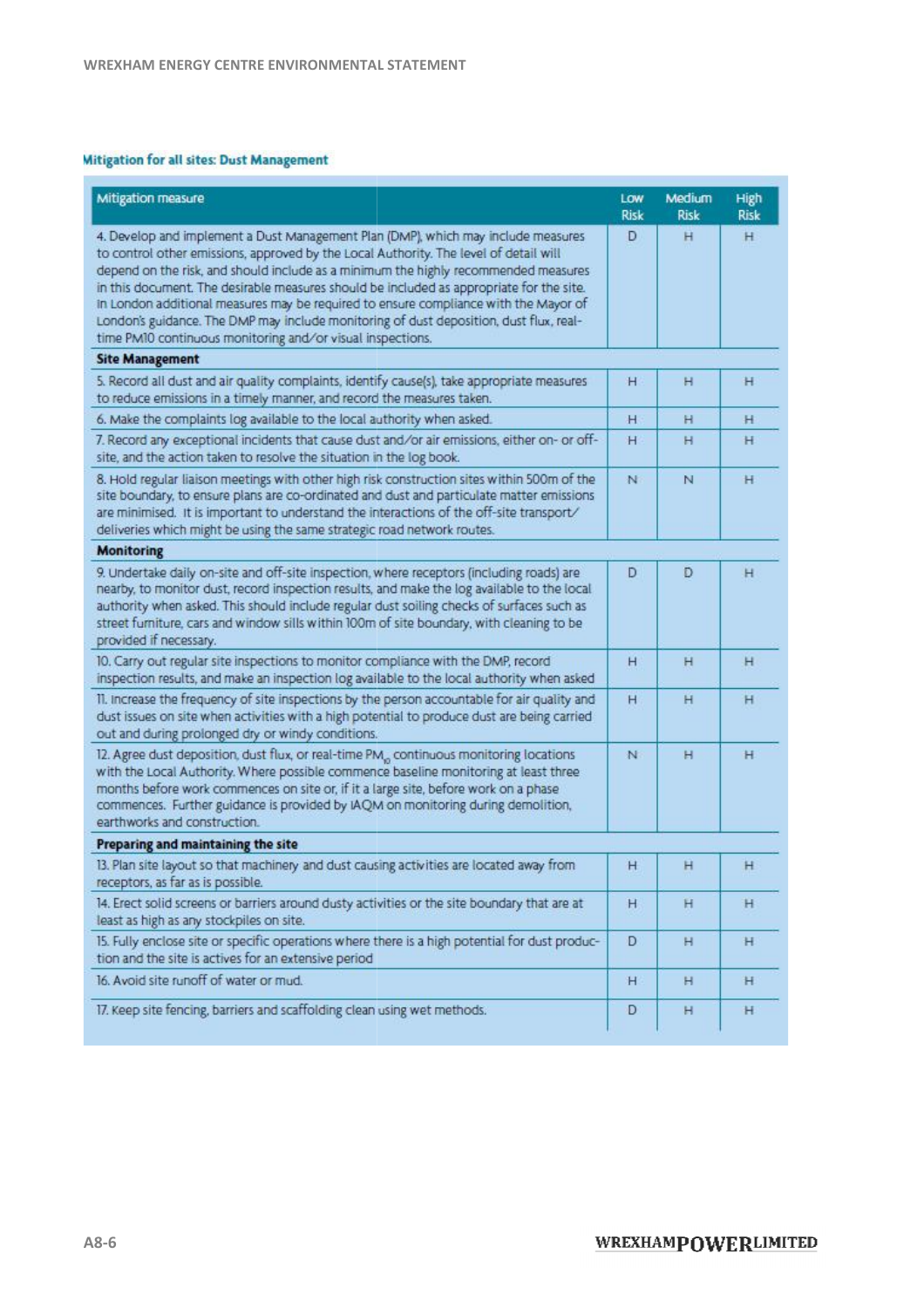| Mitigation measure                                                                                                                                                                                                                                                                                                                                                          | LOW<br><b>Risk</b> | Medium<br><b>Risk</b> | High<br>Risk |
|-----------------------------------------------------------------------------------------------------------------------------------------------------------------------------------------------------------------------------------------------------------------------------------------------------------------------------------------------------------------------------|--------------------|-----------------------|--------------|
| 18. Remove materials that have a potential to produce dust from site as soon as possible,<br>unless being re-used on site. If they are being re-used on-site cover as described below.                                                                                                                                                                                      | D                  | н                     | н            |
| 19. Cover, seed or fence stockpiles to prevent wind whipping.                                                                                                                                                                                                                                                                                                               | D                  | H                     | H            |
| Operating vehicle/machinery and sustainable travel                                                                                                                                                                                                                                                                                                                          |                    |                       |              |
| 20. Ensure all on-road vehicles comply with the requirements of the London Low Emission<br>Zone and the London NRMM standards, where applicable                                                                                                                                                                                                                             | н                  | н                     | н            |
| 21. Ensure all vehicles switch off engines when stationary - no idling vehicles.                                                                                                                                                                                                                                                                                            | H                  | H                     | н            |
| 22. Avoid the use of diesel or petrol powered generators and use mains electricity or<br>battery powered equipment where practicable.                                                                                                                                                                                                                                       | н                  | н                     | н            |
| 23. Impose and signpost a maximum-speed-limit of 15 mph on surfaced and 10 mph on un-<br>surfaced haul roads and work areas (if long haul routes are required these speeds may be<br>increased with suitable additional control measures provided, subject to the approval of the<br>nominated undertaker and with the agreement of the local authority, where appropriate) | Ð                  | D                     | н            |
| 24. Produce a Construction Logistics Plan to manage the sustainable delivery of goods and materials.                                                                                                                                                                                                                                                                        | N                  | н                     | н            |
| 25. Implement a Travel Plan that supports and encourages sustainable travel (public<br>transport, cycling, walking, and car-sharing)                                                                                                                                                                                                                                        | N                  | D                     | н            |
| <b>Operations</b>                                                                                                                                                                                                                                                                                                                                                           |                    |                       |              |
| 26. Only use cutting, grinding or sawing equipment fitted or in conjunction with suitable<br>dust suppression techniques such as water sprays or local extraction, e.g. suitable local<br>exhaust ventilation systems.                                                                                                                                                      | н                  | H                     | н            |
| 27. Ensure an adequate water supply on the site for effective dust/particulate matter<br>suppression/mitigation, using non-potable water where possible and appropriate.                                                                                                                                                                                                    | н                  | н                     | н            |
| 28. Use enclosed chutes and conveyors and covered skips.                                                                                                                                                                                                                                                                                                                    | н                  | н                     | н            |
| 29. Minimise drop heights from conveyors, loading shovels, hoppers and other loading or<br>handling equipment and use fine water sprays on such equipment wherever appropriate.                                                                                                                                                                                             | н                  | н                     | H            |
| 30. Ensure equipment is readily available on site to clean any dry spillages, and clean up<br>spillages as soon as reasonably practicable after the event using wet cleaning methods.                                                                                                                                                                                       | D                  | H                     | H            |
| <b>Waste management</b>                                                                                                                                                                                                                                                                                                                                                     |                    |                       |              |
| 31. Avoid bonfires and burning of waste materials.                                                                                                                                                                                                                                                                                                                          | Η                  | H                     | H            |

#### **Measures specific to demolition**

| Mitigation measure                                                                                                                                                                                                                                                                                                                                                                 | Low<br>Risk | Medium<br><b>Risk</b> | High<br><b>Risk</b> |
|------------------------------------------------------------------------------------------------------------------------------------------------------------------------------------------------------------------------------------------------------------------------------------------------------------------------------------------------------------------------------------|-------------|-----------------------|---------------------|
| 32. Soft strip inside buildings before demolition (retaining walls and windows in the rest of<br>the building where possible, to provide a screen against dust).                                                                                                                                                                                                                   | D           | D                     | H                   |
| 33. Ensure effective water suppression is used during demolition operations. Hand held<br>sprays are more effective than hoses attached to equipment as the water can be directed<br>to where it is needed. In addition high volume water suppression systems, manually<br>controlled, can produce fine water droplets that effectively bring the dust particles to the<br>ground. | H           | H                     |                     |
| 34. Avoid explosive blasting, using appropriate manual or mechanical alternatives.                                                                                                                                                                                                                                                                                                 | Н           | H                     | н                   |
| 35. Bag and remove any biological debris or damp down such material before demolition.                                                                                                                                                                                                                                                                                             | H           | Ĥ                     | Ή                   |